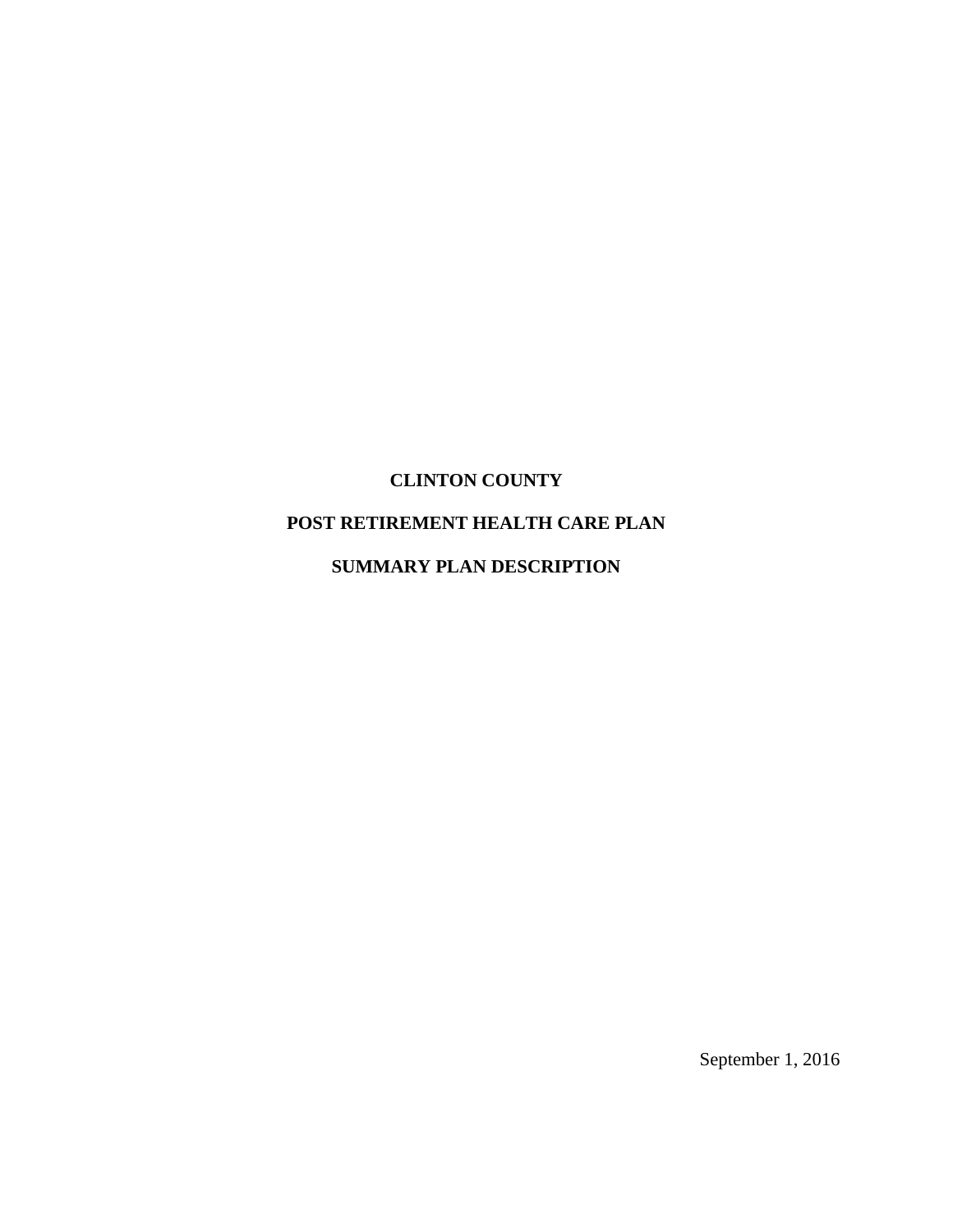#### INTRODUCTION

Clinton County (the "Employer") maintains the Clinton County Post Retirement Health Care Plan (the "Plan"). The Plan is a tax-qualified employee benefit plan that provides medical benefits to eligible retirees, their spouses and their dependents. The Plan has been restated effective as of September 1, 2016.

The Plan may be amended from time to time by action of the Board of Commissioners to keep it in compliance with federal laws affecting employee benefit plans and to keep the Plan current with developments related to Clinton County (the "Employer") and its benefit program. Your rights and benefits as a participant are generally governed by the terms of the Plan as in effect when you last worked for the Employer.

This Summary Plan Description is intended to serve as an easy-to-read explanation of the Plan. It summarizes, in a very condensed form, the Plan's important provisions as they apply to participants who are employees of the Employer on or after that date. **Although the Employer has made a sincere effort to make this Summary as complete and accurate as possible, this Summary is not a substitute for the Plan document itself.** The detailed provisions of the Plan document, not this Summary, govern the actual rights and benefits to which you may be or become entitled. The Plan document is available for your inspection during regular business hours at the Employer's offices.

Nothing in the Plan or in this Summary Plan Description confers on you any rights of continued employment with the Employer. Moreover, your participation in the Plan does not prohibit changes in the terms of, or the termination of, your employment with the Employer.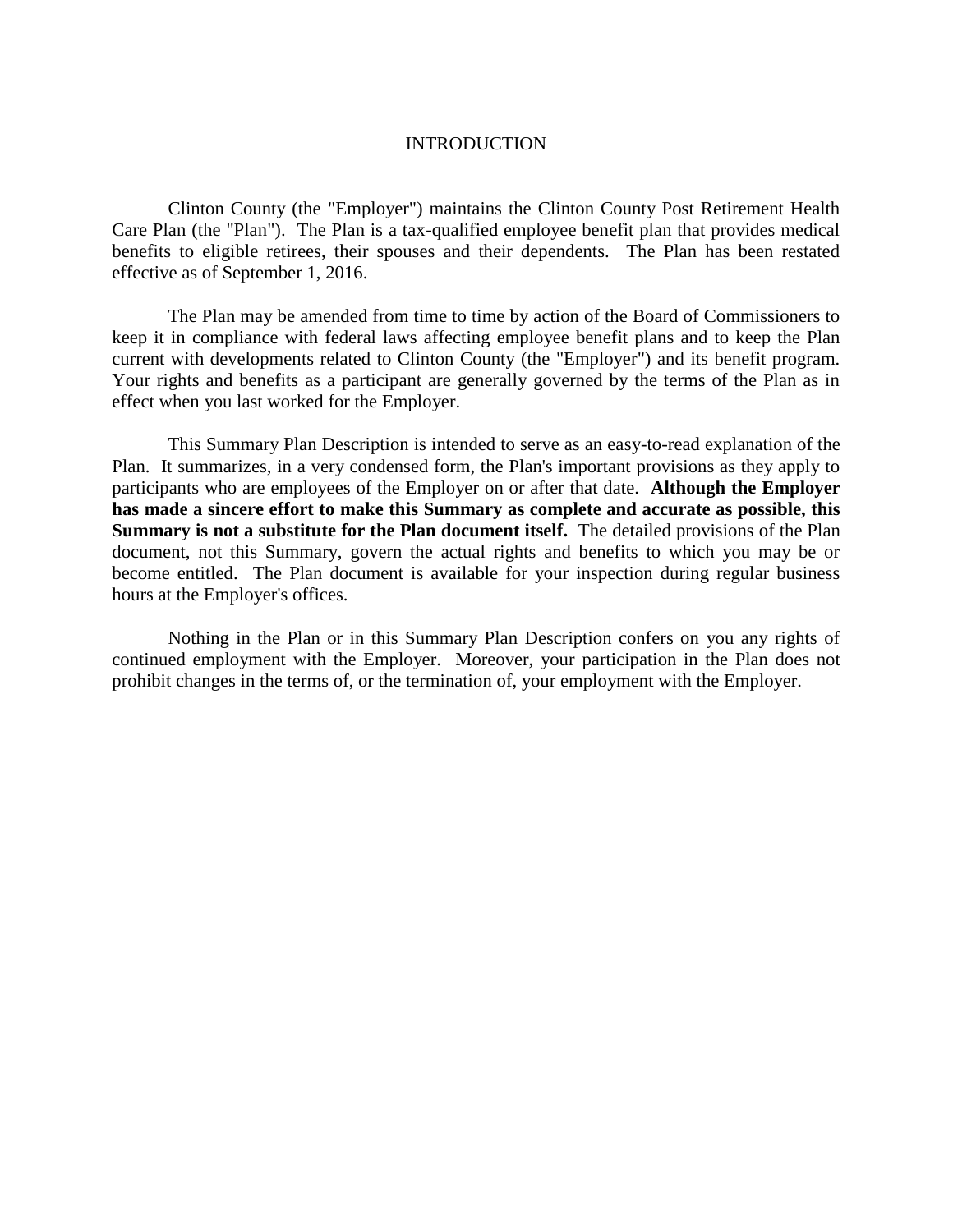# **TABLE OF CONTENTS**

| 1.  |                                                               |
|-----|---------------------------------------------------------------|
| 2.  |                                                               |
| 3.  |                                                               |
| 4.  |                                                               |
| 5.  |                                                               |
| 6.  |                                                               |
| 7.  | DOES THE PLAN PROVIDE A HEALTH BENEFIT TO MY SPOUSE AND/OR MY |
| 8.  | DOES THE PLAN REQUIRE ANY CONTRIBUTIONS FROM YOU, YOUR        |
| 9.  |                                                               |
| 10. |                                                               |
| 11. | WHAT IS THE PROCEDURE FOR RETIREE HEALTH BENEFIT CLAIMS? 4    |
| 12. | WHAT IS THE PROCEDURE FOR SUBMITTING SUPPLEMENTAL BENEFIT     |
| 13. |                                                               |
| 14. |                                                               |
| 15. |                                                               |
| 16. |                                                               |
| 17. |                                                               |
| 18. |                                                               |
| 19. | WHERE CAN I GET FURTHER INFORMATION ABOUT THE PLAN?7          |
| 20. |                                                               |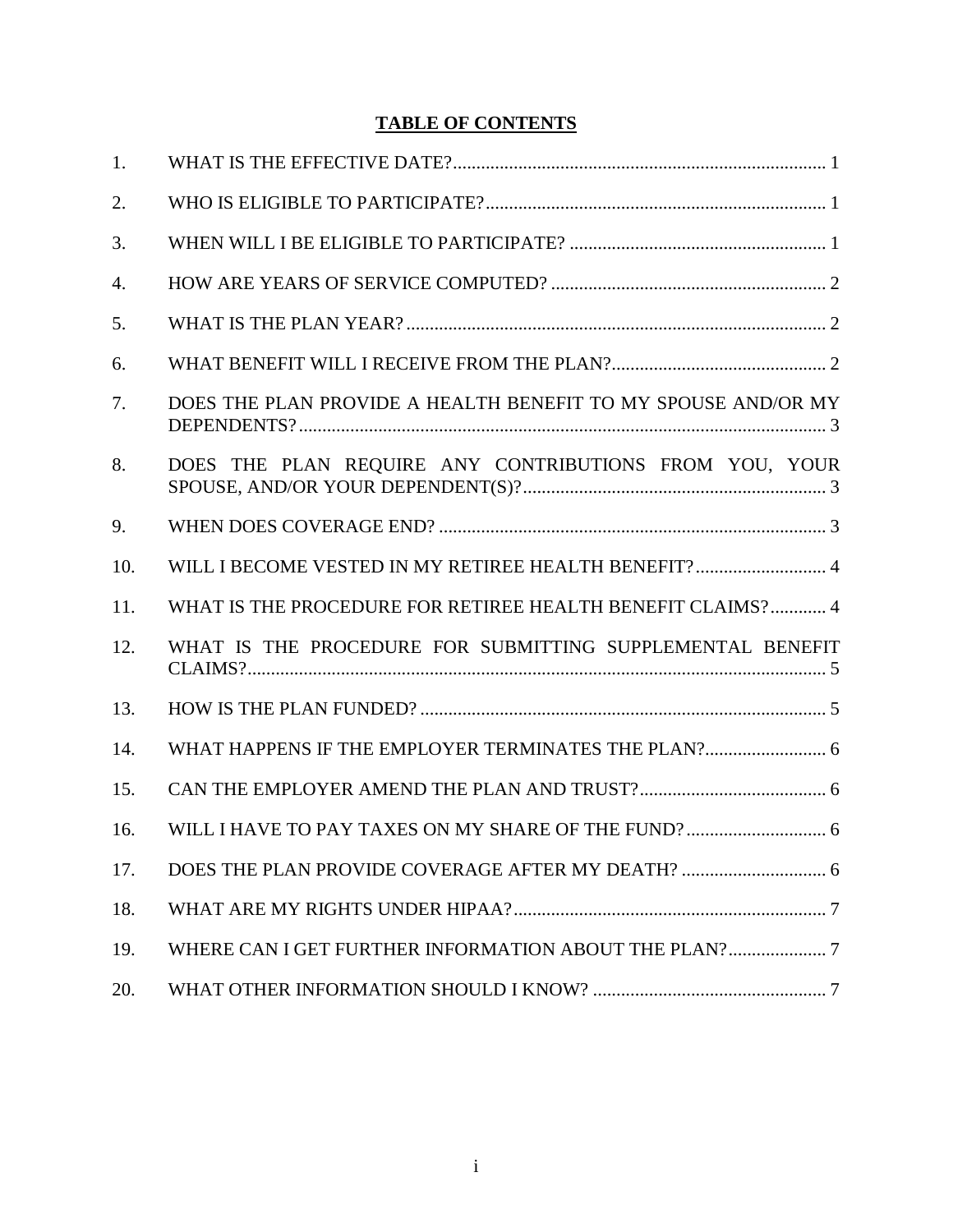# **CLINTON COUNTY POST RETIREMENT HEALTH CARE PLAN SUMMARY PLAN DESCRIPTION**

# <span id="page-3-0"></span>**1. WHAT IS THE EFFECTIVE DATE?**

The effective date of the restated Plan is September 1, 2016.

# <span id="page-3-1"></span>**2. WHO IS ELIGIBLE TO PARTICIPATE?**

All employees of the Employer who (a) customarily perform services for the Employer on a regular full-time basis (as described in the Employer's personnel manual) and (b) have completed at least ninety (90) days of continuous service with the Employer are eligible to participate in the Plan.

# <span id="page-3-2"></span>**3. WHEN WILL I BE ELIGIBLE TO PARTICIPATE?**

You will become a Plan participant on the first day of the month immediately following the date on which you satisfy each of the requirements that is listed below.

a. You are retired from the Employer.

b. You have attained age sixty (60) as of the date health insurance coverage begins under this Plan, even if your retirement from the Employer precedes your benefit commencement date.

c. You have completed twenty (20) consecutive years of service (fourteen (14) consecutive years of service if you retired before January 1, 2002) with the Employer (as described in paragraph 4 below) as of your retirement date.

d. You are receiving Employer funded pension retirement benefits.

e. You certify that you (and if applicable, your spouse and/or dependent(s)) are eligible to receive retiree health coverage under the Plan and that no other major medical coverage is available to you (or if applicable, your spouse and/or dependent(s)) from another health insurance plan or source. Health insurance coverage under Medicare is not considered "another health insurance plan or source" for purposes of this rule.

You (or your surviving spouse and/or dependent(s)) will be required to file an annual statement with the Employer certifying your continued eligibility for health insurance coverage under the Plan. The eligibility requirements for specific health benefits, the amount and type of benefits, the circumstances under which benefits will not be provided and other provisions affecting eligibility and benefits are described in this Summary Plan Description and in your group health insurance contract.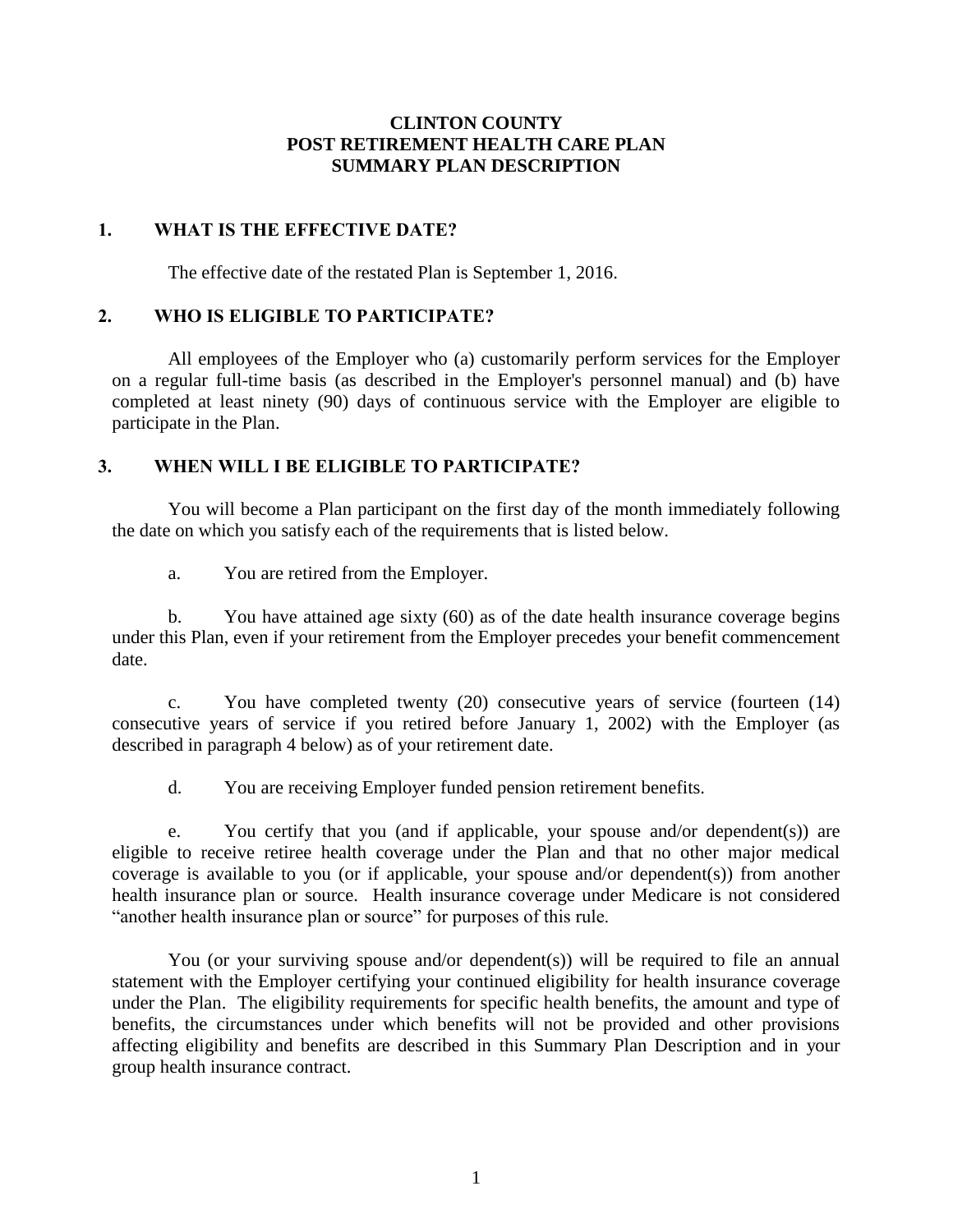### <span id="page-4-0"></span>**4. HOW ARE YEARS OF SERVICE COMPUTED?**

You will earn a year of service credit for each consecutive twelve (12) month period (based on the twelve (12) month anniversary of your date of hire) for which you are credited with two-thousand and eighty (2,080) hours of service with the Employer. You will be credited with one hour of service for each hour that you are paid or entitled to be paid for services performed for the Employer.

Service will be credited from the date you first perform an hour of service for the Employer (including hours of service completed before the Plan's effective date) until you separate from service. You will also receive credit for each partial year of service based on a fraction, the numerator of which is your hours of service completed during the twelve (12) month computation period and the denominator of which is two-thousand and eighty (2,080).

## <span id="page-4-1"></span>**5. WHAT IS THE PLAN YEAR?**

The Plan Year is the consecutive twelve (12) month period beginning on January 1 and ending on December 31.

## <span id="page-4-2"></span>**6. WHAT BENEFIT WILL I RECEIVE FROM THE PLAN?**

The Plan provides you with (i) post-retirement health insurance coverage (the "Retiree Health Benefit"); and (ii) supplemental reimbursement benefits for certain post-retirement medical expenses (the "Supplemental Benefit"). Each benefit is further explained below.

a. Retiree Health Benefit. The Retiree Health Benefit provides you, and if applicable, your spouse and/or eligible dependent, with coverage under the group health insurance policy described in the Schedule of Retiree Health Benefits that is attached to this Summary Plan Description, as amended from time to time. The Employer's sole obligation under the Plan with regard to the Retiree Health Benefit is to deposit your (and if applicable, your spouse's and/or dependent's(s)) contribution in the Trust Fund and to mail periodic premium payments directly to the insurance company.

b. Supplemental Benefit. The Supplemental Benefit provides you with the reimbursement of certain medical expenses as described in the Schedule of Supplemental Benefits that is attached to this Summary Plan Description, if you are enrolled in the Retiree Health Benefit that is described in Section 6.a. above. Reimbursable medical expenses do not include any medical expenses, reimbursements or payments that are provided under (i) any insurance policy, whether owned by the Employer, you or your spouse and/or dependent; (ii) any federal or state health and accident plan; or (iii) any other health plan maintained by the Employer or any other employer.

If you are eligible for the Supplemental Benefit, you will receive reimbursement for eligible medical expenses that are incurred while you are a Plan participant. Medical expenses are deemed to have been incurred when the services giving rise to the claim for benefits are provided, regardless of when you are formally billed, charged or pay for the related expense. Medical expenses that you incur before the date on which you became a Plan participant, or that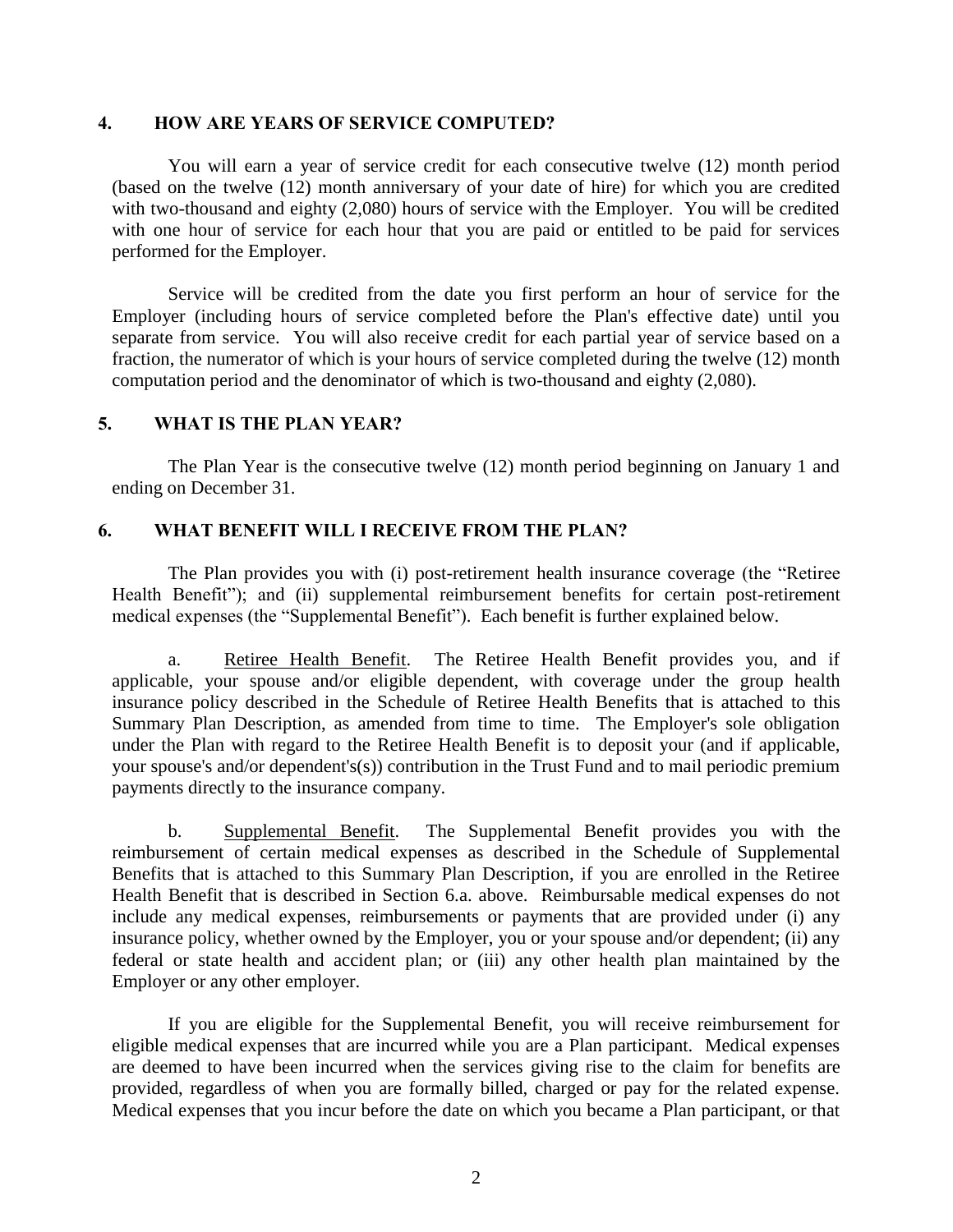are incurred after you cease to be a Plan participant, are not eligible for reimbursement. You must submit claims for the reimbursement of eligible medical expenses in accordance with Section 12. of this Summary Plan Description.

# <span id="page-5-0"></span>**7. DOES THE PLAN PROVIDE A HEALTH BENEFIT TO MY SPOUSE AND/OR MY DEPENDENTS?**

Yes. The Plan provides a health benefit to your spouse only if you were legally married to your spouse on your participation date. The Plan also provides a health benefit to your eligible dependent child(ren) (if the child is classified as a dependent under the relevant health insurance policy). The Plan does not provide a health benefit to any individual who is (or becomes) divorced or legally separated from you.

# <span id="page-5-1"></span>**8. DOES THE PLAN REQUIRE ANY CONTRIBUTIONS FROM YOU, YOUR SPOUSE, AND/OR YOUR DEPENDENT(S)?**

Yes. Contributions payable by you (and if applicable, your spouse and/or your dependent(s)) may be required as described in the attached Schedule of Retiree Health Benefits, as amended from time to time. You are required to pay one hundred percent (100%) of the premium costs associated with the health insurance coverage of your spouse and/or eligible dependent, whichever is applicable, unless otherwise specified in a collective bargaining unit agreement that is applicable to your employment with the Employer.

# <span id="page-5-2"></span>**9. WHEN DOES COVERAGE END?**

Your Retiree Health Benefit and Supplement Benefit will terminate as described below.

a. Participant coverage, and if applicable spouse and/or dependent coverage, terminates on the last day of the month in which any of the events below occur.

(i) You (or your surviving spouse and/or dependent(s)) fail to file an annual statement with the Employer certifying your continued eligibility for retiree health coverage under the Plan.

(ii) You (or your spouse and/or your dependent(s)) fail to remit any health insurance premium contributions to the Employer by the tenth  $(10<sup>th</sup>)$  day of the month preceding the month of coverage, with a thirty (30) day grace period for late payments. Any check that is returned for insufficient funds (NSF) will be treated as a nonpayment. The participant, spouse, or dependent will be assessed a Twenty-Five Dollar (\$25) returned check fee and will be required to forward a replacement check to the Employer within fourteen (14) days after being notified of the return check. Any subsequent NSF payments will be treated as nonpayments and will result in immediate termination of coverage.

(iii) Major medical coverage becomes available to you (or if applicable, your spouse and/or your dependent(s)) from another health insurance plan or source unless a preexisting condition exclusion prevents the coverage of a condition. To the extent such other coverage is Medicare, this Plan will provide a policy of Medicare supplemental coverage. To the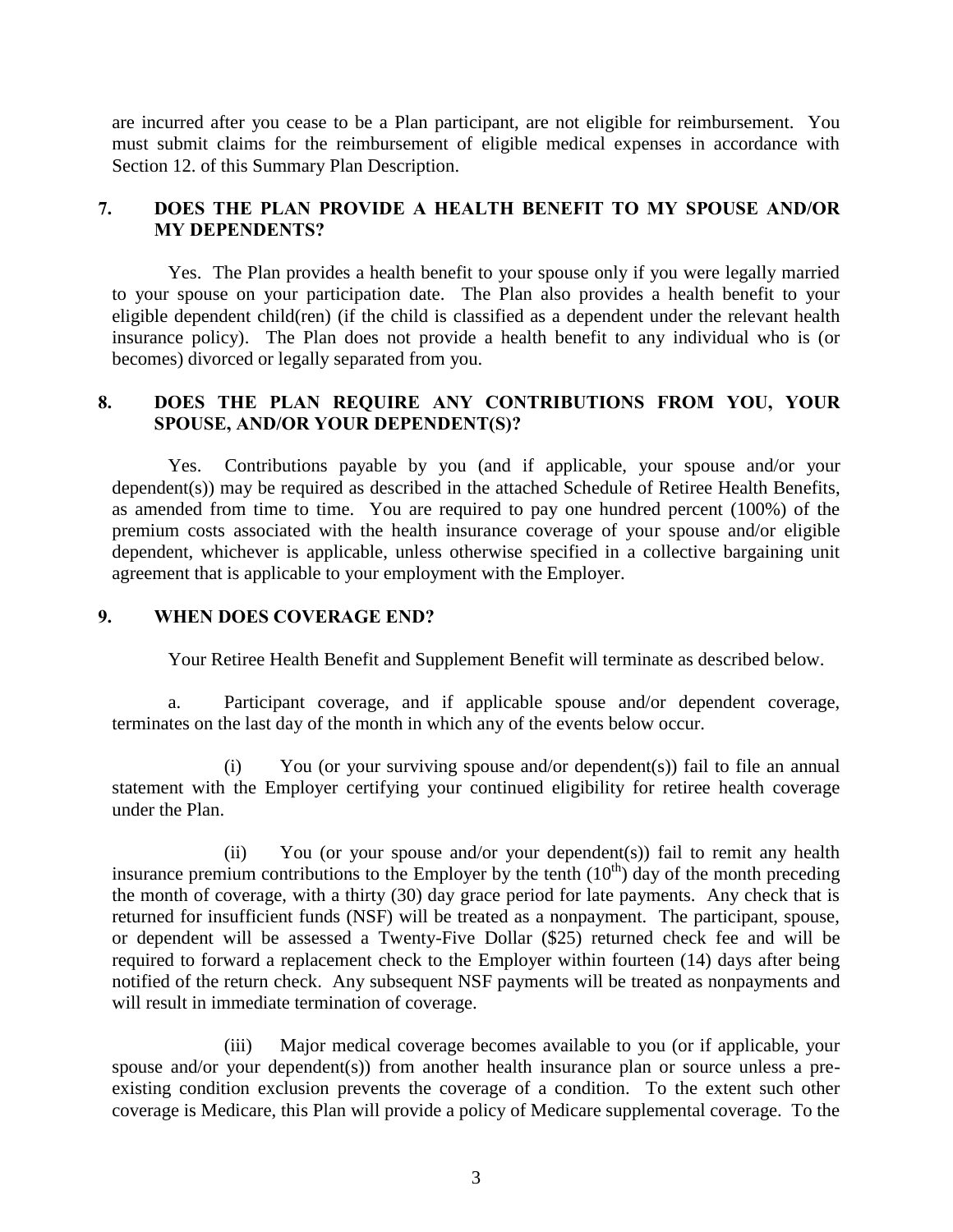extent such other coverage is not comparable to the coverage provided under this Plan, the availability of health insurance coverage under this Plan will be secondary to such other coverage. In the event the other health plan provides for similar coordination of benefits, coverage under this Plan shall be provided as required by applicable law. You (and if applicable, your spouse and/or eligible dependent) must provide the Employer with an annual statement, in the form specified by the Employer, certifying whether any other health coverage is available to you, your spouse and/or eligible dependent.

b. Subject to applicable continuation health coverage rules, your spouse's coverage under this Plan will terminate on the last day of the month in which you divorce or legally separate from your spouse.

c. Subject to applicable continuation health coverage rules, your eligible dependent's coverage under this Plan shall terminate on the date on which the dependent no longer qualifies as an eligible dependent under the terms of the relevant health insurance policy.

d. Subject to any collective bargaining agreement, the Employer may amend or terminate coverage under the Plan at any time, in its sole discretion, by action of the Board of Commissioners.

# <span id="page-6-0"></span>**10. WILL I BECOME VESTED IN MY RETIREE HEALTH BENEFIT?**

No. Neither you, your spouse, your dependent(s), nor any other person shall have any right, title or interest in the Retiree Health Benefit or in the Supplement Benefit that is offered under the Plan or in the assets of the related Trust fund, or in any Employer contributions to the fund. Such contributions will be held in the Trust for the sole purpose of paying (i) health insurance premiums; and (ii) medical reimbursement benefits under the Plan for retirees (and, if applicable, their spouses and/or eligible dependents) and for defraying any Plan expenses. The sole liability of the Employer and the Trustee for the payment of such benefits under the Plan is limited to paying premiums to the insurer and/or medical reimbursement benefits that are due as of the date in question, subject to the availability of assets then held in the Trust fund for the benefit of Plan participants and beneficiaries. Any forfeited, nonvested amounts held in the Plan shall be applied to reduce Employer contributions for the following Plan Year.

# <span id="page-6-1"></span>**11. WHAT IS THE PROCEDURE FOR RETIREE HEALTH BENEFIT CLAIMS?**

Claims to participate in the Plan must be submitted to the Employer, who has discretionary authority to construe and interpret the Plan and make all determinations as to the right of any employee (or if applicable, any spouse or dependent) to participate in the Plan. Any denial by the Employer of a claim to participate in the Plan will be stated in writing and must set forth the specific reasons for the denial, written in a manner calculated to be understood by you without legal or actuarial counsel.

Approval or denial of a claim will be delivered or mailed to you within thirty (30) days after the time such claim is made. Claims for health insurance benefits must be made directly to the insurer in the format determined by the insurer.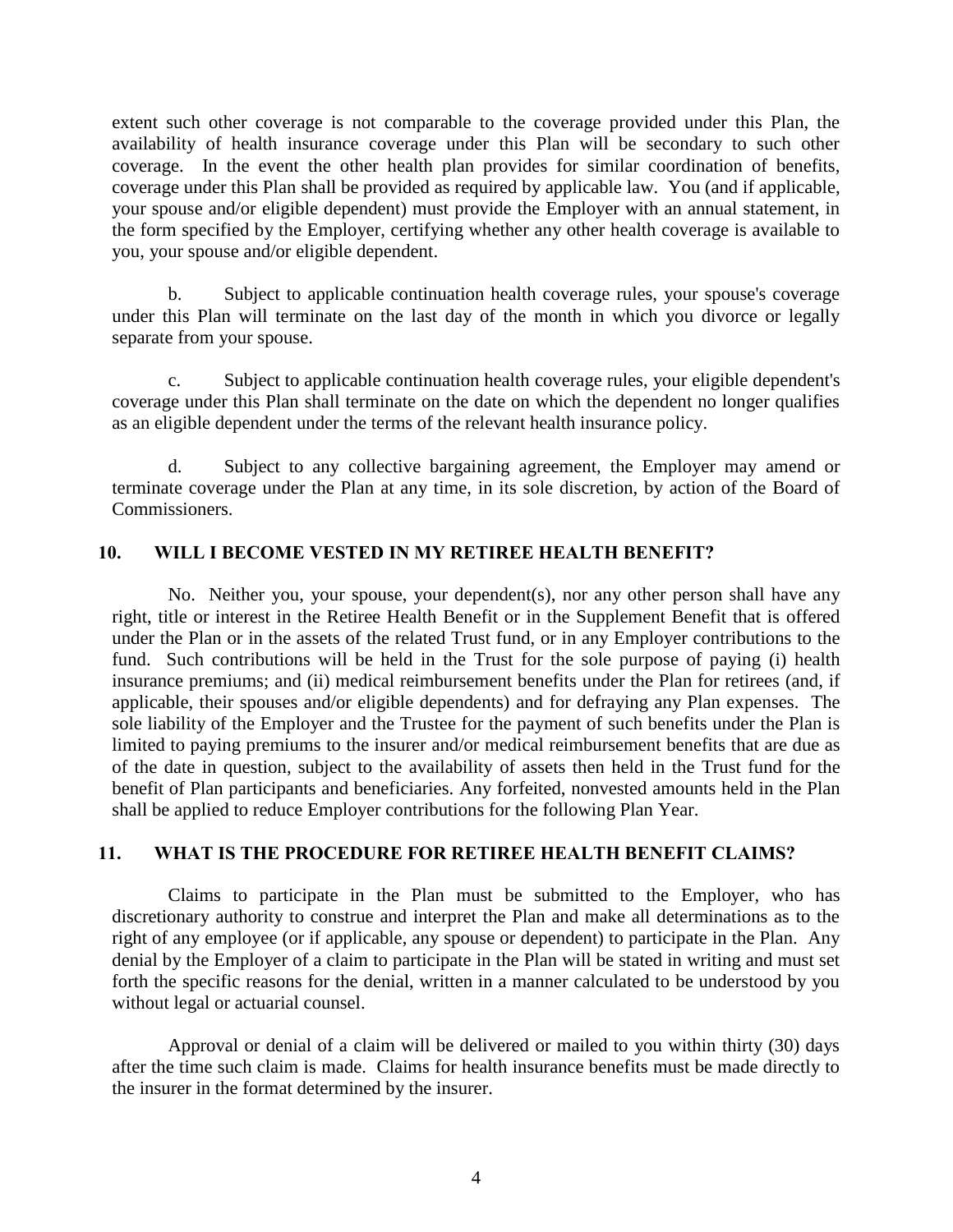If your claim to participate in the Plan is denied in whole or in part, you will be afforded a reasonable opportunity for a review of the Employer's decision denying the claim. Review must be applied for by written request to the Employer within one-hundred and eighty (180) days after denial of the claim. The Employer will advise you of the decision within sixty (60) days after such request is made.

# <span id="page-7-0"></span>**12. WHAT IS THE PROCEDURE FOR SUBMITTING SUPPLEMENTAL BENEFIT CLAIMS?**

Claims for reimbursement will be accepted by the Employer (or, if applicable, the claims administrator) until March 31 of the Plan Year following the Plan Year in which the eligible expense was incurred. The reimbursement of claims submitted after that date are subject to approval by the Employer (or, if applicable, the claims administrator). Reimbursement benefits will be paid only if the Employer (or, if applicable, the claims administrator) determines in its sole discretion that you are entitled to them. Claims must be submitted to the Employer (or if applicable, the claims administrator) in the manner described in this Summary Plan Description. The Employer (or if applicable, the claims administrator) has sole and exclusive discretionary authority to construe and interpret the terms of the Plan, make factual determinations, and to decide all questions of eligibility and the amount, manner and time of any benefit payment as described below. Please contact the Employer if you have any questions about filing a claim for Supplemental Benefits under the Plan. Supplement benefits, for which you are eligible, will be paid on a monthly basis.

Reimbursement claims under the Plan are considered to be post-service claims. A postservice claim is a claim that does not require pre-approval as a condition of coverage. Approval or denial of an initial post-service claim will be sent to you within 30 calendar days after receipt of the claim, unless an extension is required. The 30-day period may be extended once up to 15 calendar days. If the extension is required due to your failure to provide the necessary information, the claims administrator will describe the required information. You will have at least 45 calendar days from receipt of the notice to provide the information.

If your claim is denied in whole or in part, you will be afforded a reasonable opportunity for a review of the Employer's decision denying the claim. Review must be applied for by written request to the Employer within one-hundred and eighty (180) days after denial of the claim. The Employer will advise you of his decision within sixty (60) days after such request is made.

#### <span id="page-7-1"></span>**13. HOW IS THE PLAN FUNDED?**

The Employer has established a Trust fund under the Clinton County Post Retirement Health Care Trust Agreement. The Employer expects to make contributions to this Trust for the purpose of accumulating a fund to pay health insurance premiums and medical reimbursement benefits. An individual account will be maintained for each group of bargaining unit employees as well as an individual account for all non-bargaining unit employees. Trust assets will be segregated in connection with the maintenance of such individual accounts and the Employer and participant (or spouse or dependent) contributions to the Trust. Thereafter: (i) health insurance premiums will be paid from the Trust to the insurer; and (ii) medical reimbursement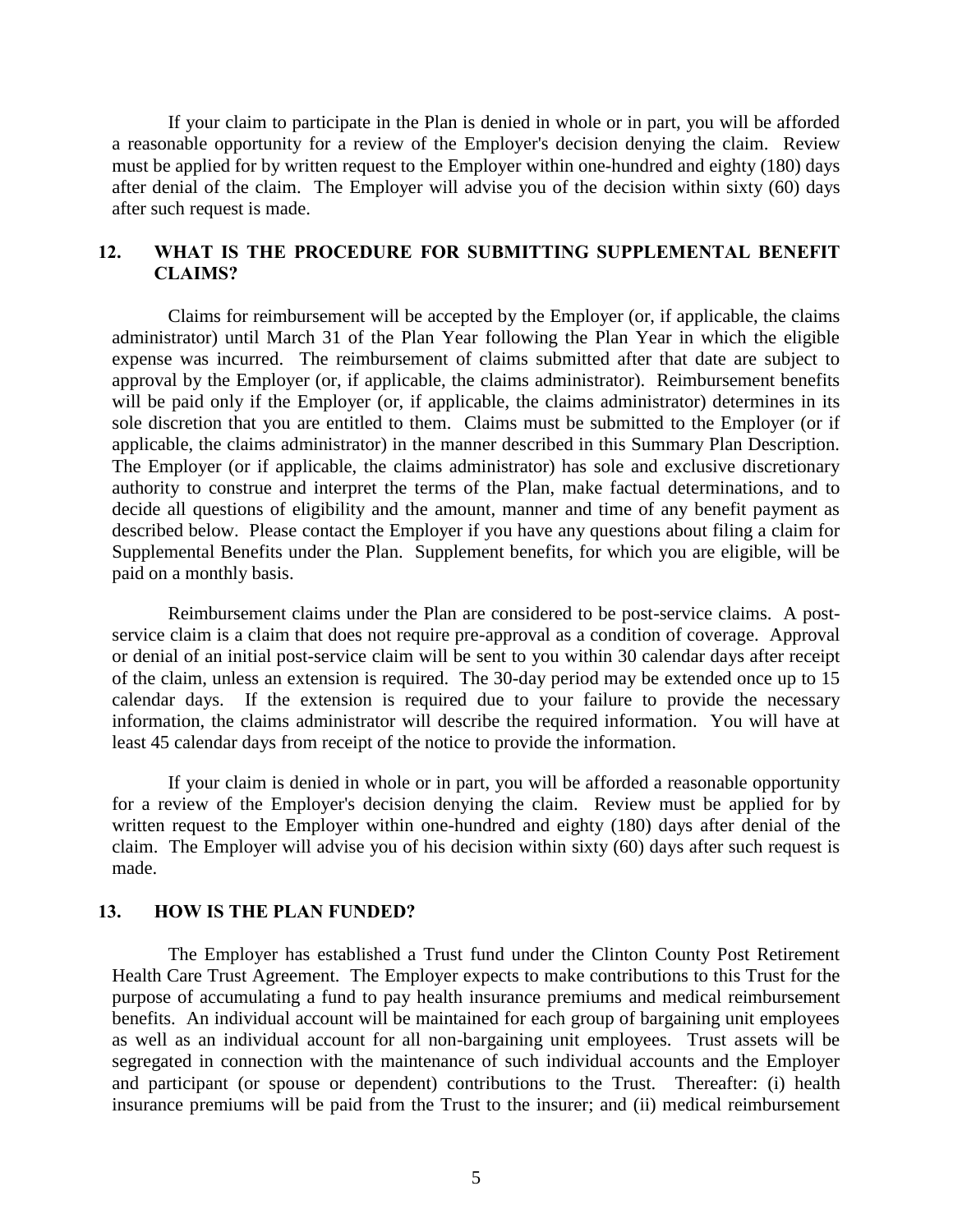benefits will be paid from the Trust to you (if eligible), only to the extent funded under the individual account established for each group of designated participants. If no assets remain allocated to the individual account of a designated group of participants, no such insurance premiums or medical reimbursement benefits will be payable from the Trust fund on behalf of the affected participants, spouses and dependents.

The Trust fund is invested by the Trustee in stocks, bonds and other investments permitted by PA 314 of 1965 and PA 149 of 1999, as amended. No adjustments will be made to any amount payable from the Plan based on any actual earnings or losses experienced by the investments. Any income generated by actual investments will be retained in the fund and used to offset future Employer contributions to the fund. The Employer is not required to fund the Trust at any particular rate, although it uses actuarially sound funding policies regarding its funding options.

### <span id="page-8-0"></span>**14. WHAT HAPPENS IF THE EMPLOYER TERMINATES THE PLAN?**

Subject to the terms of any bargaining unit agreement, the Employer may terminate the Plan at any time by action of the Board of Commissioners, in its sole discretion. If the Employer decides to terminate the Plan, all assets held in the Trust will be used to fund your retiree health insurance, pay medical reimbursement benefits, and/or to purchase other fringe benefits for you. The Employer is not obligated to make additional contributions on Plan termination in order to fund any particular insurance or medical reimbursement benefit. Your benefit on Plan termination will be based solely on the assets in the Trust when the Plan terminates. These decisions will be made by the Trustee in its sole discretion, subject to applicable law.

### <span id="page-8-1"></span>**15. CAN THE EMPLOYER AMEND THE PLAN AND TRUST?**

Yes. Subject to the terms of any collective bargaining unit agreement, Clinton County may amend all or any portion of the Plan and the Trust at any time by action of the Board of Commissioners, in its sole discretion. Plan provisions which could be amended include the eligibility provisions and the level of benefits, as well as any other Plan provision.

#### <span id="page-8-2"></span>**16. WILL I HAVE TO PAY TAXES ON MY SHARE OF THE FUND?**

No. As of the effective date of this restated Plan, relevant law provides that the Retiree Health Benefit and the Supplement Benefit will be paid tax free. The tax treatment of those benefits in the future will depend on the tax laws that are in effect when the premiums and reimbursement benefits are paid, and the health benefits are provided.

## <span id="page-8-3"></span>**17. DOES THE PLAN PROVIDE COVERAGE AFTER MY DEATH?**

No benefit will be paid from the Plan for any reason after your death (or if applicable, the death of your covered spouse or dependent(s)) based on your Plan participation. However, claims for reimbursement of eligible medical expenses incurred before the date of death will be accepted by the Employer (or, if applicable, the claims administrator) until March 31 following the last day of the Plan year during which the expense was incurred.